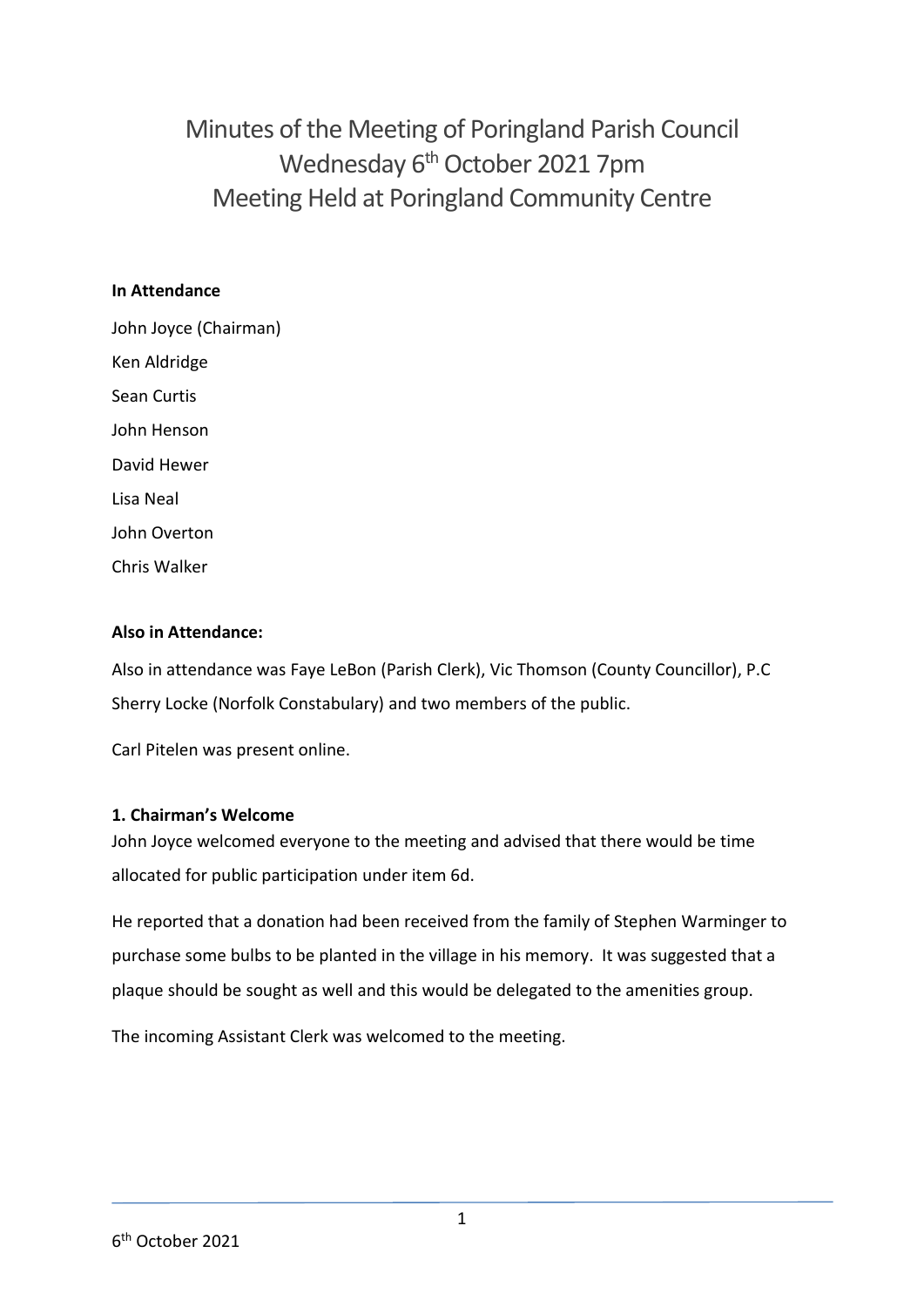# **2. To Record Apologies for Absence**

Apologies were accepted from Tim Boucher and Trevor Spruce. Whilst absent from the meeting, Carl Pitelen was available online.

# **3. Declarations of Interest and Applications for Dispensation**

Lisa Neal declared an interest in item 7(a), as a member of South Norfolk Council's

Development Management Committee.

John Overton advised he would refrain from commenting on planning applications.

John Overton declared an interest in item 7(a)(i) as a governor of the school.

John Joyce made the meeting aware that he lived on Sebald Crescent, but was at sufficient distance to not have an interest in item 7c.

# **4. To Agree Minutes of the Meeting Held on 1 st September 2021**

The minutes of the meeting held on  $1<sup>st</sup>$  September 2021 were agreed after a proposal by

Chris Walker and a second by David Hewer.

**4. Matters Arising from the Minutes of 1 st September 2021, Including the Clerk's Report** The Clerk's report had been previously circulated. It detailed:

**Extension of Gritting Route Along Rectory Lane/Upgate/Hall Road** - The Parish Council's request for an extension of the gritting route has been rejected by Norfolk County Council. A freedom of information request had been sent to Norfolk County Council to find out how many requests from parishes had been successful and details of the policy about signposting requests about gritting of roads to parishes. The result of this request was that the signposting to parishes wasn't a policy but a procedure and therefore there were no meeting minutes nor a consultation with parishes about this matter. In 2020/2021 there were 3 requests by parishes to increase gritting routes and one was successful. In 2021/2022 there had been 14 requests from parishes and again only one was successful.

**Carr Lane.** The bollards have been replaced and therefore Carr Lane is now accessible by machinery. The Parish Council's contractor has been instructed to cut back the hedge adjacent to the lagoon and this will be programmed within the next 3 weeks. Norfolk County Council is working to create a plan of this area to determine which areas of Carr Lane are the responsibility of highways and which are landowner. Norfolk County Council has yet to respond to the Parish Council's formal proposal of March 2021.

**Mulberry Playing Field Drainage.** Three quotes had been obtained for a topography report to enable the progressing of the plan to improve the drainage of this area. It was agreed to proceed with the proposal from Parish Land Surveys.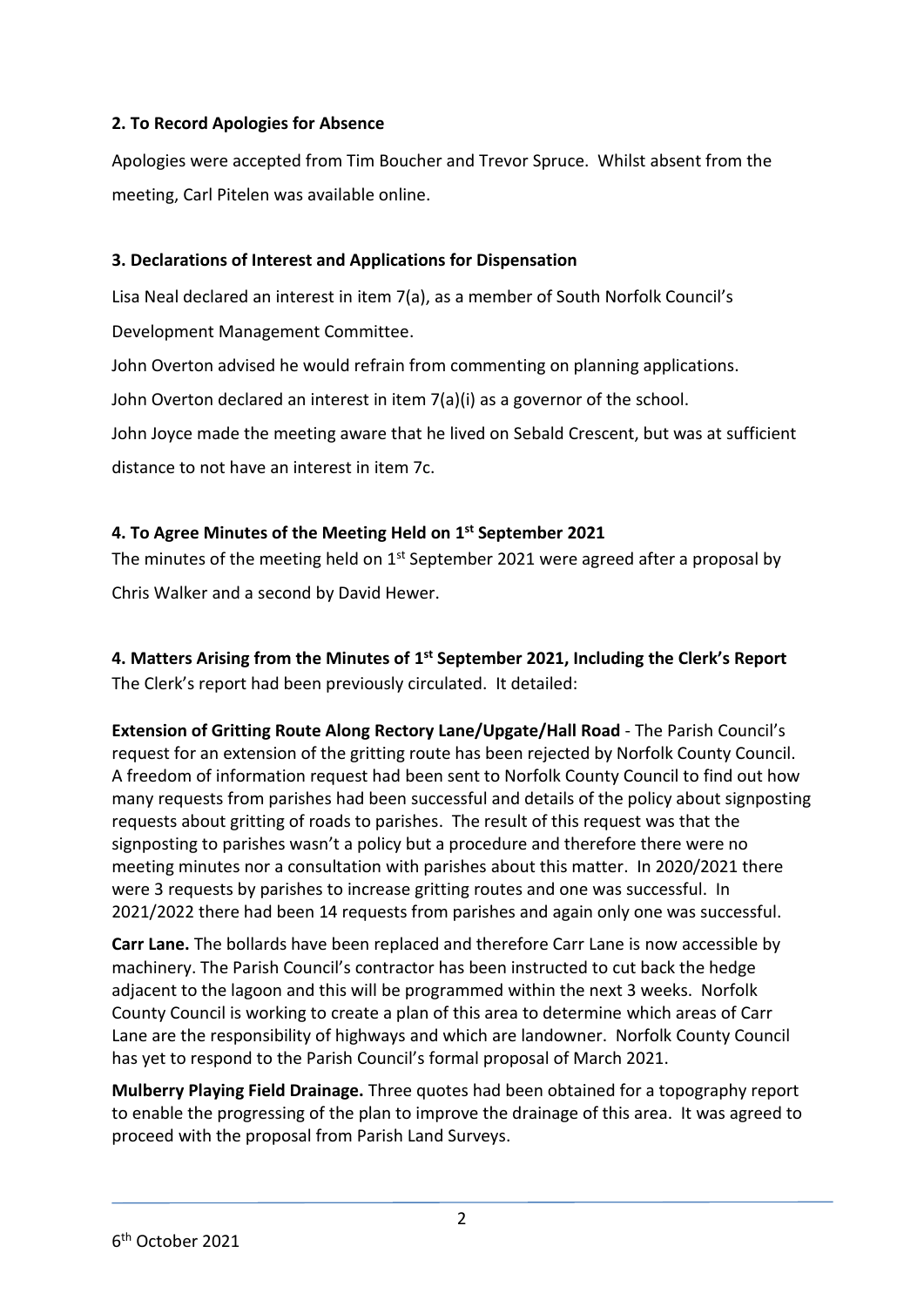**Parish Partnership.** The Amenities Advisory Group has approved the gateway signs and Norfolk County Council has placed the order. Norfolk County Council has advised that the signs have been constructed, they are just awaiting installation.

**Water Sensors.** The Clerk has met with representatives of Norfolk County Council's Innovations team onsite to discuss further requirements, both for the sensors and for the reporting.

**SAM Signs on Rectory Lane.** The SAM sign data for the new site on Rectory Lane has been collated and sent to all parties that requested it. The historic SAM data for all sites has been analysed, downloaded and placed on the Parish Council's website so it is accessible for all.

**Graffiti Art.** The graffiti art instructed has been completed. Designs for the sides of the bus shelter were distributed to members and it was agreed to proceed with this additional artwork in time for Remembrance Sunday. The Clerk is to source an alternative noticeboard that can be used by the Parish Council and members of the public, as the noticeboards will have to be removed from the bus shelter. It was agreed to do a press release on this artwork.

**Community Centre Improvements.** The hybrid meeting equipment and associated electrical works have been installed. The vanity units will be costed for next years' budget.

**Mulberry Play Area Repairs.** The urgent repairs to the Mulberry Play area are due to be completed on 12<sup>th</sup> October.

**Pond Clearance Works.** The pond improvement works to the community centre pond by the Norwich Fringe Project were completed on 29th September, and the works to the memorial garden pond is in the process of being programmed in.

**New Play Areas.** An updated plan is awaited from Big Sky on the proposed play area to the south west of the village. The updated plan from Norfolk Homes was distributed to members and agreed.

**Wildflower Meadow.** Norfolk Wildlife Trust attended site on 16th September and provided green hay which was spread by local volunteers. Covering such a large area was made possible by Cllrs Pitelen and Curtis in the preparation of the land.

**Memorial Repair.** Options for repair were provided to councillors. It was agreed to instruct Abbey Memorials to repair the memorial and place a charge on the grave.

# **6. Adjournment for Public Participation, District and County Councillors, and Councillors with any Pecuniary Interests**

It was agreed that standing orders should be suspended.

# a) Norfolk Constabulary (P.C Sherry Locke)

P.C Locke advised that the local police priorities for the next quarter were speeding, road safety and anti-social behaviour. On 6<sup>th</sup> October the South Norfolk Beat Managers and their colleagues had a high visibility day in Poringland. They focussed on parking around the schools and speeding, doing checks along Norwich Road near Octagon Barn, Stoke Road,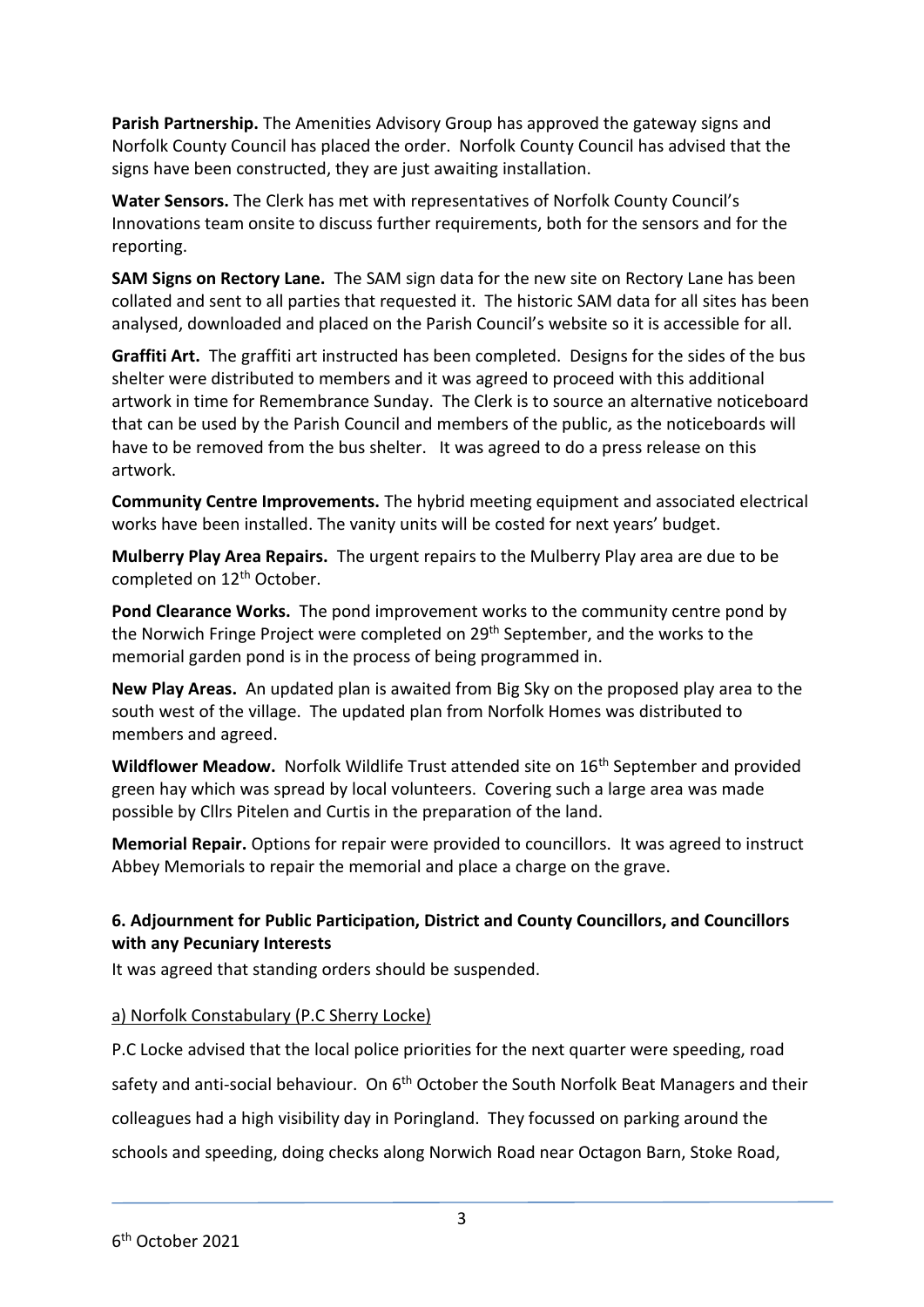Caistor Lane and Upgate. Speeding tickets were issued, a drug driver was arrested and a further arrest was made after a stolen vehicle was identified.

Walkabouts have been arranged with different parishes on a monthly basis. On 16<sup>th</sup> September Vic Thomson, John Joyce and the Clerk walked round Poringland with P.C Locke, discussing issues of concern.

John Overton raised concerns that a resident had allegedly not been able to contact the police on 101. P.C Locke emphasised that emergency calls should always be made to 999. And an alternative to calling 101 would be to report a non-emergency incident via the website.

A member of the public raised a report about a person acting suspiciously. P.C Locke advised that this had been passed to her and she had responded.

Lisa Neal raised a previous report. P.C Locke advised that the person concerned had been spoken to. She further advised that index numbers are very helpful in relation to a vehicle being involved.

P.C Locke was thanked for her work in the village and for her attendance at the meeting.

*P.C Locke left the meeting.* 

#### b) District Council Report

Cllr Overton reported that Framingham Earl Parish Council had approved the bulb planting scheme at the Fiveways roundabout.

Cllr Neal reported that she had attended a virtual meeting with the police to help set the local priorities. She emphasised the effectiveness of community speedwatch and hoped that a group could be set up in the village. David Hewer advised that it would be useful if a police officer were able to attend the next meeting of the Strategic Six.

Ken Aldridge queried the penalties for being caught speeding by the speedwatch team, and whether the equipment was calibrated. It was advised that the equipment is regularly calibrated by the supplier and there is a mixture of treatments for speeders, ranging from a letter being written to the offender, to the information being passed to the police for escalated action.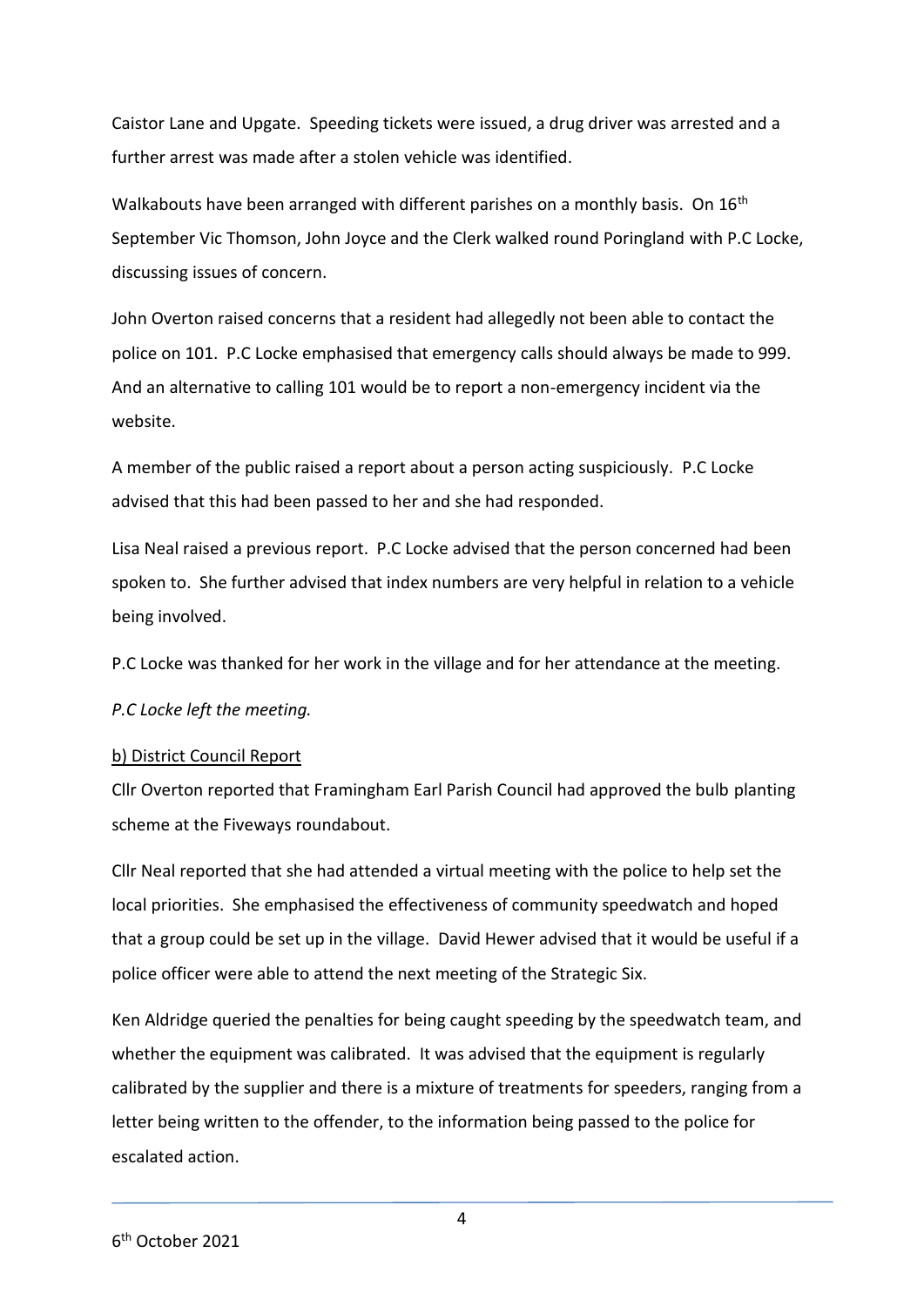South Norfolk Council has taken on 13 apprentices, with a further 5 positions to fill.

South Norfolk Council is working alongside the other District Councils and Norfolk County Council to support Afghan refugees. The District has two spare properties for utilisation, and will be talking to private landlords to increase the provision.

All Licensing Authorities must review their Gambling Policy every 3 years, and South Norfolk Council's consultation on their policy review runs until 1<sup>st</sup> November.

The Norfolk Strategic Flood Alliance has been created in response to the floods in December 2020. A single non-emergency number has been created for residents to use in the event of a flood. Areas to focus on moving forwards to alleviate flooding include ditches and Riparian Rights. David Hewer advised that he had been appointed the Norfolk ALC representative to the Norfolk Strategic Flood Alliance.

Money has been received from central government to support local businesses and grants of up to £2,000 will be available for small businesses.

#### c) County Council Report

Vic Thomson reported that Riparian Rights will be a significant matter for the Norfolk Strategic Flood Alliance.

He encouraged more people to attend the quarterly police meetings to ensure better representation when the police set their local priorities.

Norfolk County Council is emphasising that, whilst restrictions have been lifted, Covid-19 has still not gone away. Parishes will be receiving plaques for their work during the pandemic.

The library rules on overdue books have now reverted back to their original rules now that lockdown is over.

The recycling centre at Harford will now be a brick building rather than steel, and is on target to be completed at the end of October. There are hazardous waste amnesty days to be held at the recycling centres, including the local one at Ketteringham.

Car parks, such as those at the community centre, may wish to consider installing charging points for electric cars to help reduce range anxiety.

5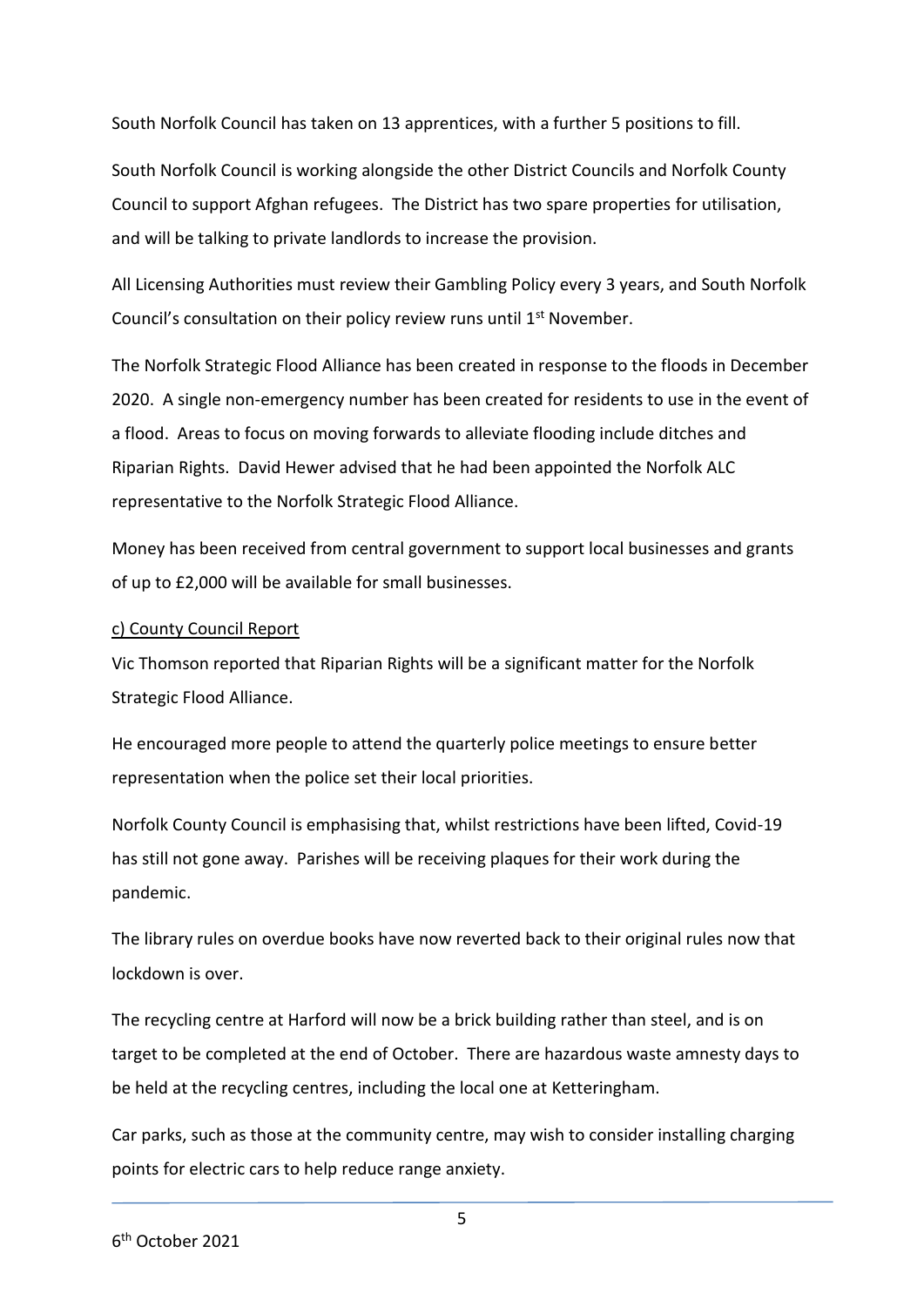Norfolk County Council officers are to do a detailed map of Carr Lane to show which areas are privately owned and which are highway responsibility, to ensure that this highway stays unobstructed. The bollards at Carr Lane have been changed from permanent to removable ones, and this has been paid for from Cllr Thomson's members' fund.

### d) Public Participation

A member of the public asked whether the village hall would be entitled to a small business grant from South Norfolk Council. Lisa Neal advised that it is only available to businesses.

A member of the public asked if the solider silhouettes could be placed at the Memorial Garden for Armistice Day again. It was agreed that they could be.

A member of the public advised that the new book about Poringland in WW1 and WW2 went to press yesterday and will be on sale for £15.

*Standing orders were reinstated.* 

*Lisa Neal withdrew from the meeting.* 

## **7. Planning**

## a. To Consider Applications Received

*i) FUL/2021/0049 – Poringland Primary School - Erection of a new stand-alone studio hall building*

John Joyce presented this application to the meeting. The proposal is a single storey building with a sloped roof, with windows looking towards the school. John Henson advised that the windows are designed to let light in, not for people to look into or out of.

Vic Thomson advised that the building is of a modular design. It will not be funded from the s106 agreement money as this was designated for a MUGA, as a MUGA was not supported by Sport England due to the amount of play space it would take up. This money may have to be returned to the developer. £750,000 has been allocated to the project, and this is to be funded from other s106 monies and from funding from the Department of Education.

John Joyce proposed that the Parish Council supports this application, seconded by Chris Walker and carried.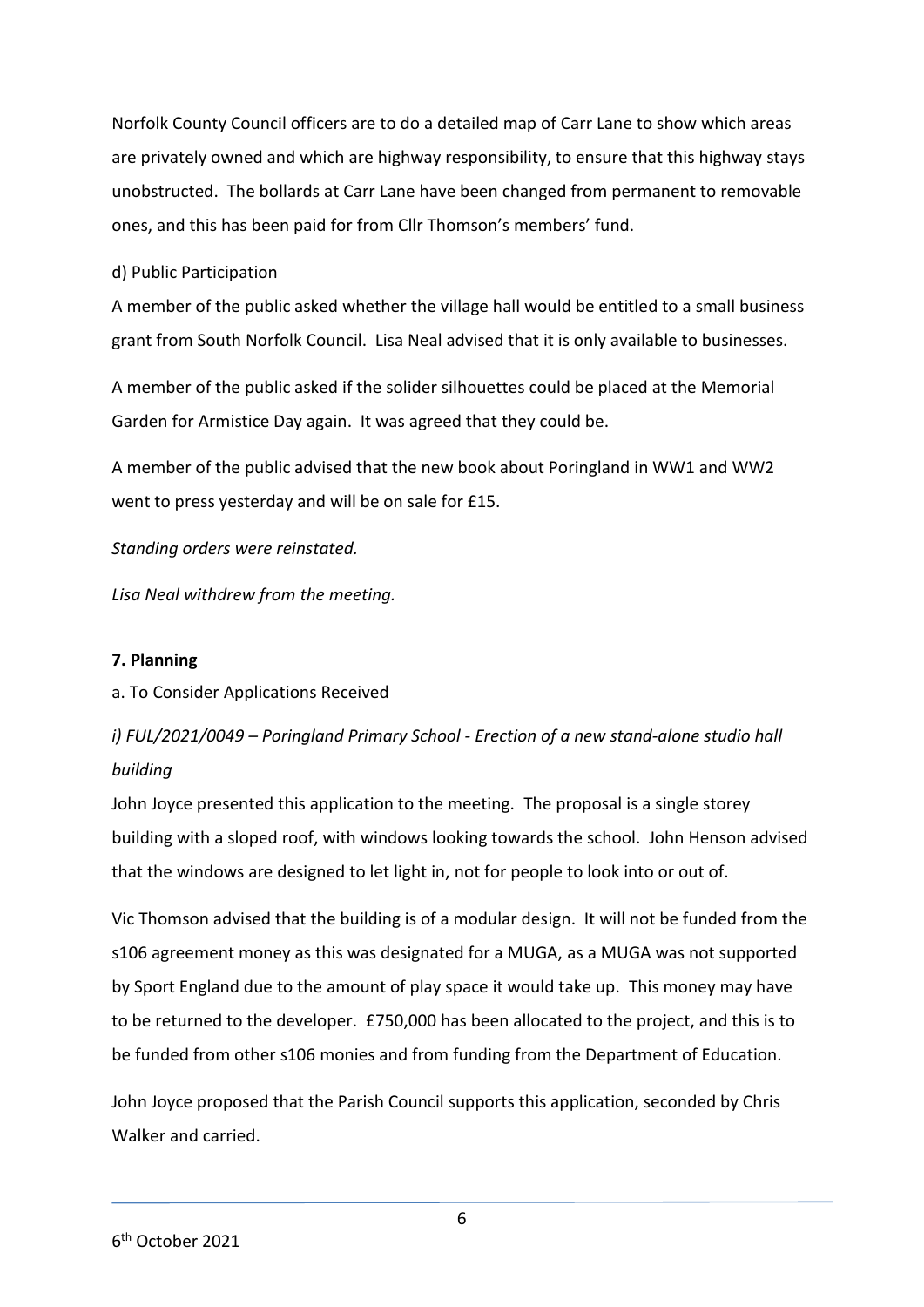#### *ii) TPO/SN0559 – Tree Preservation Order at 35 Stoke Road*

The Clerk provided details of the proposed tree preservation order. Chris Walker proposed that this order be supported, seconded by David Hewer and carried.

*iii) 2021/2135 – 4 Malten Close - Removal of existing garage and conservatory. Erection of 1.5 storey rear extension with dormer window and single storey flat roof side extension* Trevor Spruce had visited this property, and provided notes for the meeting. Concerns were raised about the change of street scene, despite the development being to the rear of the property. And the lack of information about the drainage despite this being a requirement of the Neighbourhood Plan.

John Henson proposed that the Parish Council recommends refusal of this application by reason of the lack of required information that should be provided under policy 13 of the adopted Poringland Neighbourhood Plan. This states '...all development proposals coming forward within the areas of high, medium and low risk from surface water flooding, as identified by the Environment Agency, should have due regard to the South Norfolk Council Poringland Integrated Urban Drainage Strategy Supplementary Groundwater Drainage Report (2008)...'. Malten Close is in an area of low to medium surface water flood risk as defined by the Environment Agency, so an assessment of risk against the Poringland Intergrated Urban Drainage Strategy should be provided.

Furthermore, the Parish Council also recommended refusal on the grounds that there would be a detrimental impact on street scene. Whilst it is acknowledged that the development proposal is to the rear of the property, it was still felt that the impact on street scene would be significant enough to warrant objection.

This proposal was seconded by Chris Walker and carried.

## b. To Note Planning Decisions

The following decisions were noted:

## **i) Approval With Conditions**

a. 2021/1620 – 15 Caistor Lane - Erection of single storey front porch and two storey rear extension.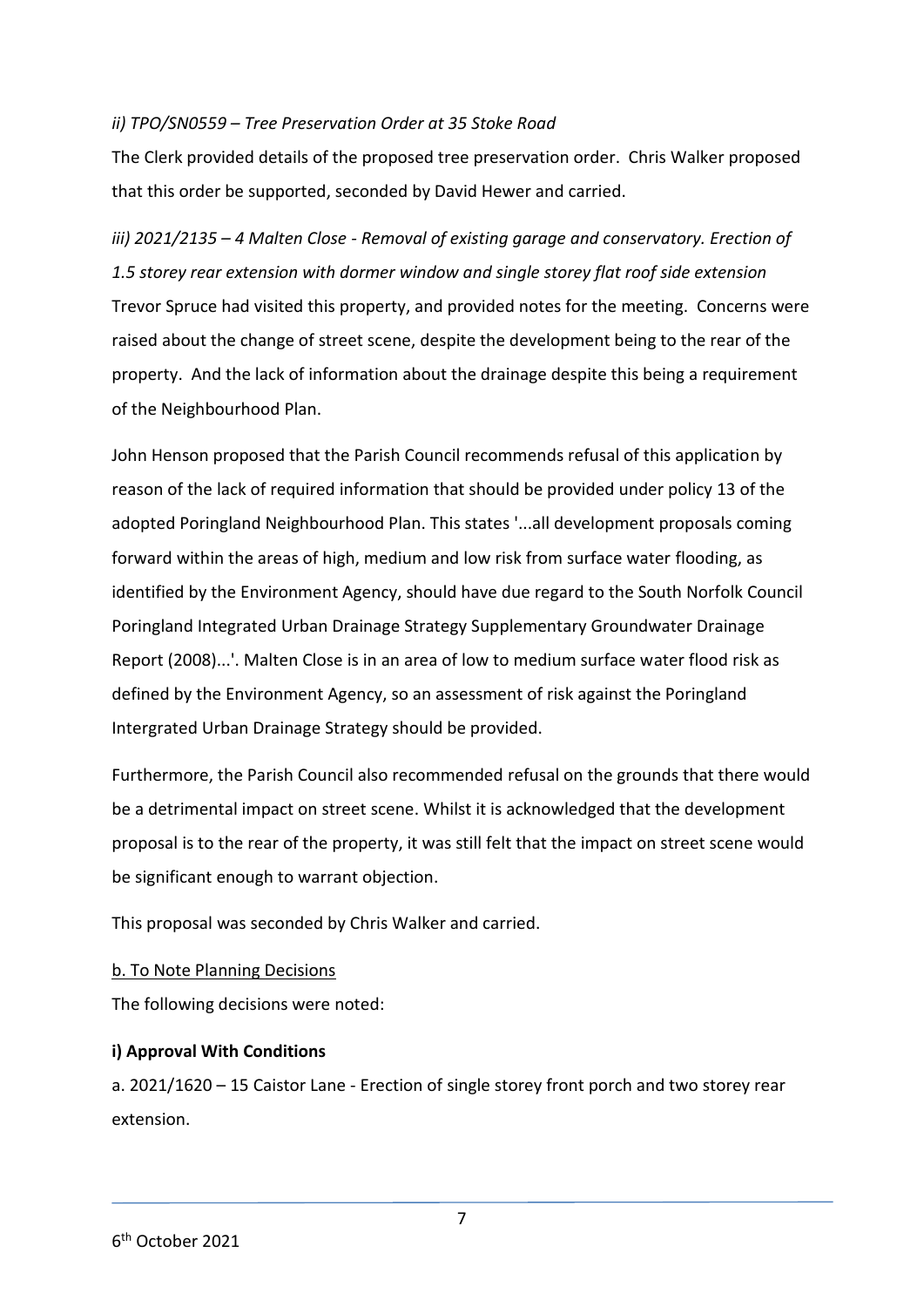b. 2021/1603 – 31 Malten Close - Single storey side extension

c. 2021/1583 – 5 Mitchell Gardens - Conversion and extension of existing garage to annexe

# **ii) Certificate of Lawfulness**

a.2021/1487 – 9 Page Close - Erection of single storey front porch and two storey rear extension

# c. To Consider Formal Response to Notice under Article 13 of the Town and County Order 2015 that Application 2021/0488 intends to cross land belonging to Poringland Parish Council

Notice has been served by the applicant of application 2021/0488 (19 houses north of Heath Loke) to the Parish Council, that the development intends to go over land owned by the Parish Council. John Henson proposed that the Parish Council strongly objects to this, not least because the land is under a covenant which states 'Not to use or permit the property to be used for a purpose other than as a public open space'. A highway is not a public open space therefore the development would not be deliverable.

Seconded by Chris Walker and carried.

## *Lisa Neal Re-joined the Meeting*

## d. To Review Planning Application Meeting Presentation Delegation List

It was agreed that the Clerk should redo the planning lists for councillors to include Ken Aldridge and Sean Curtis, and to remove John Overton as he had requested as such.

# **8. Projects with Framingham Earl Parish Council**

# a) To Receive Update on Fiveways Roundabout Project

Chris Walker advised that a bulb planting scheme had been agreed with the Highways safety team, along with a slender, high canopy tree in the centre, possibly for the Platinum Jubilee. Norfolk County Council has an approved list of trees that can be used.

The effect of the tree roots on the utilities was discussed and the maintenance of the area.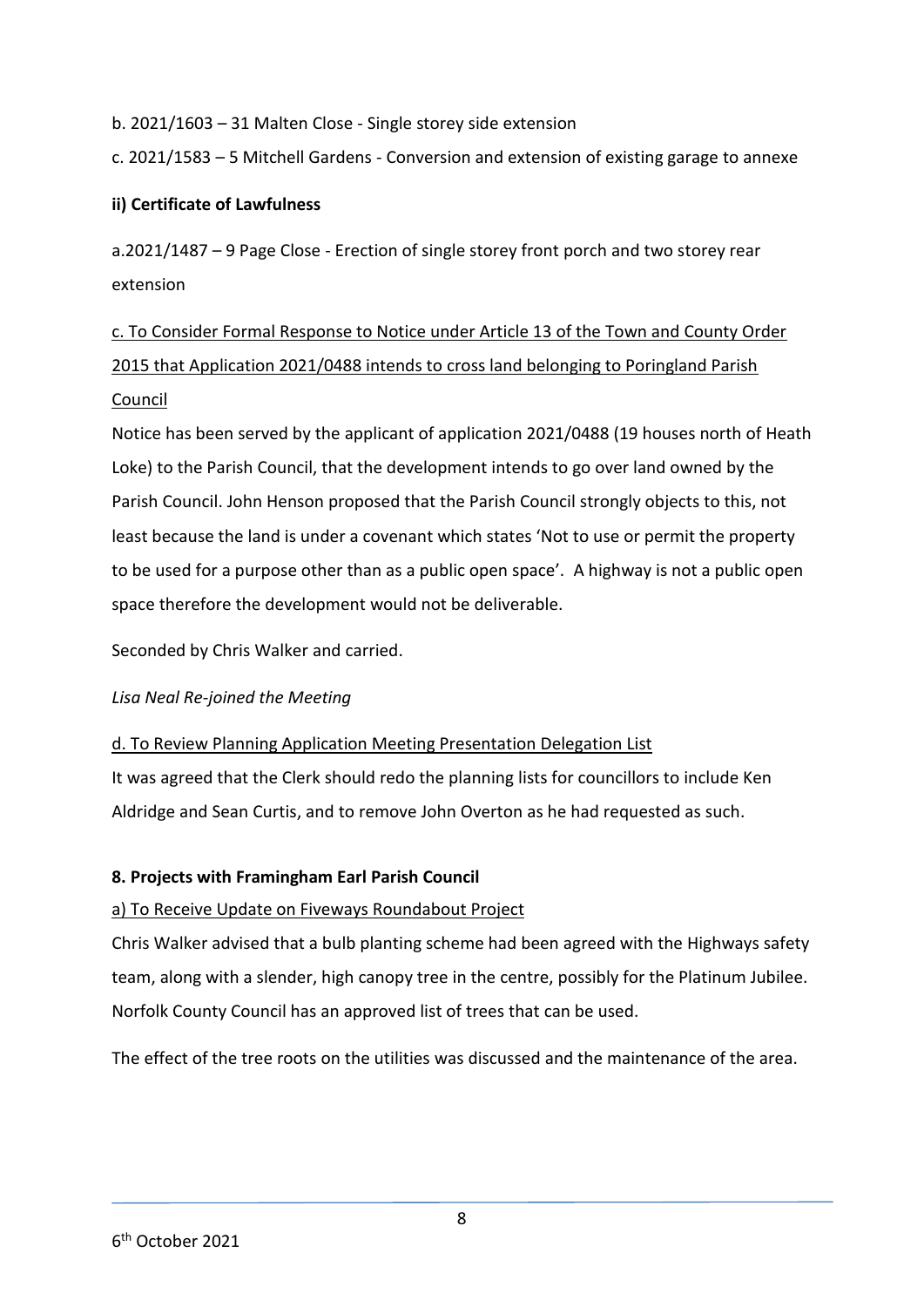John Henson proposed that the working group should proceed with the project, subject to the project not risking the verge delegation agreement the council has with Norfolk County Council. Seconded by Chris Walker and carried.

## b) To Receive Update on Chairs' Meeting

John Joyce reported that he had met with the Chair of Framingham Earl Parish Council. The roundabout project was discussed. There was also a discussion to the Six Group moving in a more strategic direction.

#### **9. Finance**

a) To Receive Receipts, Payments and Bank Reconciliation for August 2021

The receipts, payments and bank reconciliation for August 2021 were noted by council.

## b) To Receive 2020/2021 Externally Audited Accounts

The externally audited accounts were presented, and noted by council.

## c) Accounts for Payment

## *i) To Agree Accounts for Payment*

The following payments were agreed after a proposal by Chris Walker and a second from John Henson.

| Payee                                                               | <b>Description</b>               | Amount     |
|---------------------------------------------------------------------|----------------------------------|------------|
| Staff Salaries and other Contractual Employment Payments (including |                                  | £11,216.16 |
| payments to HMRC and Pension Funds)                                 |                                  |            |
| <b>Community Action Norfolk</b>                                     | <b>Training</b>                  | £80.00     |
| Microshade                                                          | Hosted IT                        | £270.00    |
| BТ                                                                  | Landline, Broadband & Mobiles    | £200.88    |
| <b>Rialtas</b>                                                      | <b>Training</b>                  | £222.00    |
| 4Sports                                                             | <b>Work Clothing</b>             | £151.98    |
| <b>Norse</b>                                                        | <b>Printing of Annual Report</b> | £695.00    |
| PKF Littlejohn                                                      | <b>External Audit</b>            | £1,560.00  |
| <b>Unity Trust</b>                                                  | <b>Bank Charges</b>              | £23.20     |
| <b>Business Webpage</b>                                             | New email addresses              | £50.00     |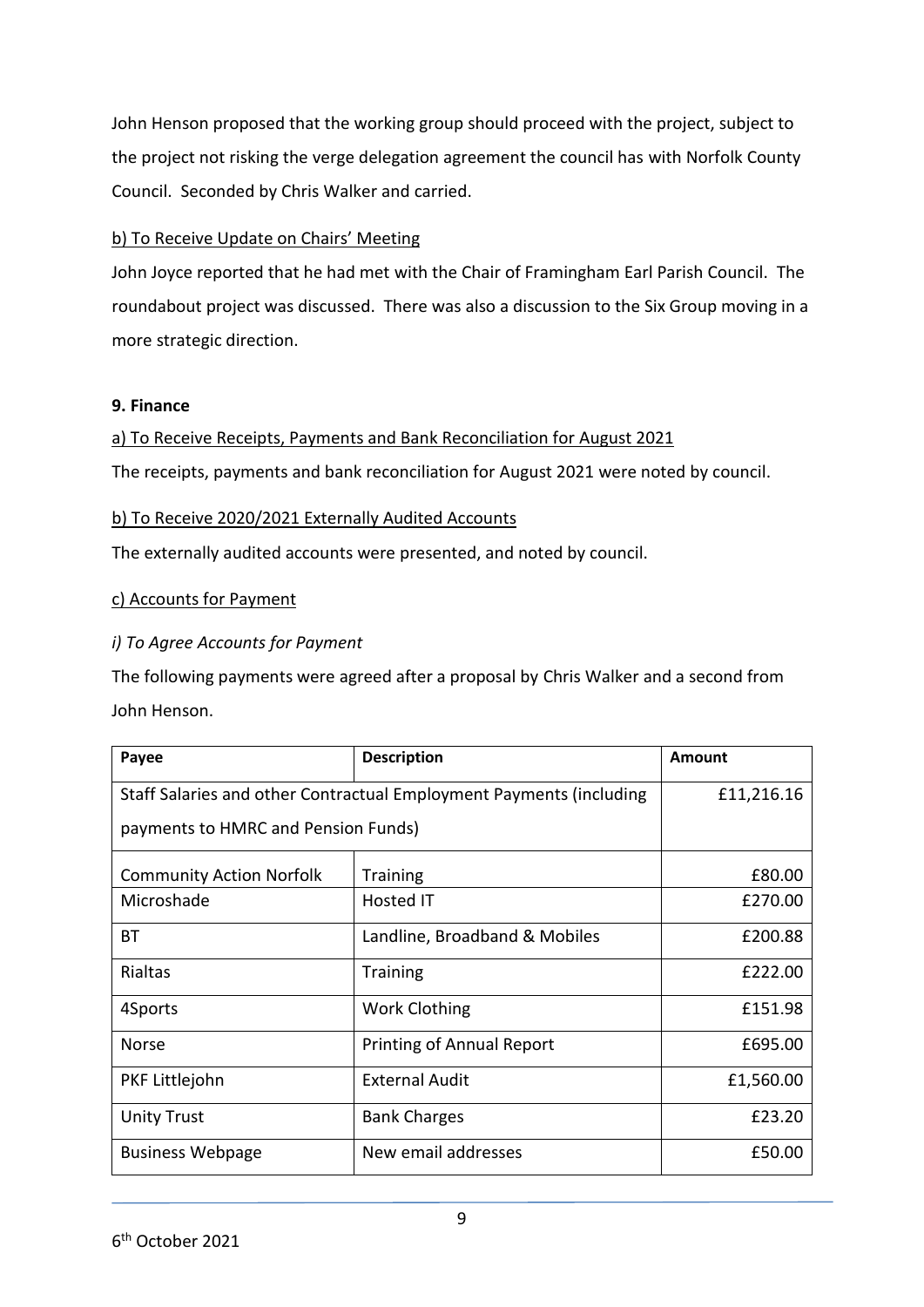| Payee                           | <b>Description</b>               | Amount    |
|---------------------------------|----------------------------------|-----------|
| <b>Total Gas &amp; Power</b>    | Heat & Light                     | £737.61   |
| <b>ESPO</b>                     | <b>Community Centre Gas</b>      | £56.58    |
| Wave                            | <b>Water Bill</b>                | £130.47   |
| <b>Yare Shipping</b>            | Café Consumables                 | £643.65   |
| <b>Cooks Blinds</b>             | Awning                           | £7,130.40 |
| Worldpay                        | <b>Card Charges</b>              | £63.71    |
| <b>Nisbets</b>                  | Kitchen Supplies                 | £63.32    |
| <b>Amazon for Business</b>      | Kitchen Supplies                 | £65.52    |
| <b>ACE Plumbing</b>             | <b>Repairs to Toilets</b>        | £96.40    |
| UK DMO                          | Loan Repayment                   | £4,356.63 |
| Norwich Electrical              | <b>PAT Testing and Repairs</b>   | £327.30   |
| Wave                            | Water Bill                       | £15.20    |
| Toolchimp                       | Padlocks                         | £136.60   |
| Wave                            | <b>Water Bill</b>                | £14.08    |
| <b>NAME WITHHELD</b>            | <b>Return of Excusive Rights</b> | £270.00   |
| <b>Community Heatbeat Trust</b> | <b>Defib Consumables</b>         | £22.80    |
| Veolia                          | <b>Waste Removal</b>             | £77.47    |
| Garden Guardian                 | <b>Grounds Maintenance</b>       | £938.11   |
| J&A Saunders                    | <b>Window Cleaning</b>           | £125.00   |
| Barclaycard                     | Various                          | £1,207.98 |
| <b>Office Water Supplies</b>    | <b>Water Cooler Rental</b>       | £85.80    |
| Norfolk Copiers                 | <b>General Printing</b>          | £35.50    |
| <b>RWB Electrical</b>           | Power for Hybrid Technology      | £180.00   |
| Rialtas                         | MTD Vat software                 | £70.80    |
| Unity Multipay                  | <b>Grounds Maintenance</b>       | £557.01   |
| Petty Cash (transfer from       |                                  |           |
| multipay a/c)                   | Café Stock and Maintenance       | £77.00    |
| Vortex                          | <b>Grounds Maintenancex</b>      | £557.01   |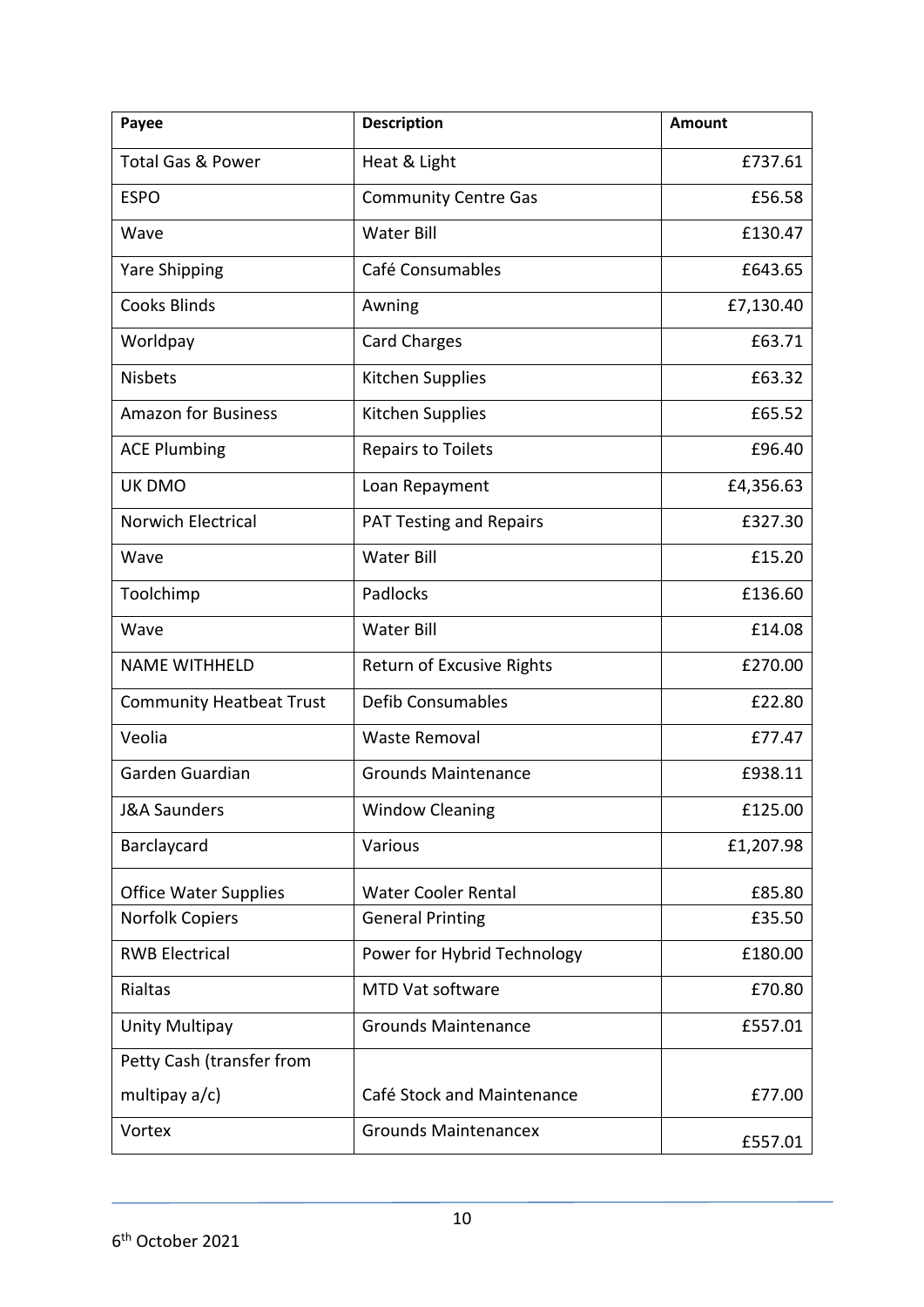| Payee                | <b>Description</b>         | Amount     |
|----------------------|----------------------------|------------|
| Garden Guardian      | <b>Grounds Maintenance</b> | £938.11    |
| Microshade           | Hosted IT (Sept)           | £270.00    |
| Worldpay             | Card Charges (Sept)        | £55.31     |
| Lisa Gooderham       | Mileage                    | £9.95      |
| <b>Yare Shipping</b> | Café Stock                 | £104.30    |
|                      | <b>TOTAL</b>               | £33,888.84 |

*ii) To Agree Accounts for Payment (Councillors with Pecuniary Interests)*

Chris Walker proposed that the following accounts should be paid, seconded by John Henson and carried.

| Payee             | <b>Description</b>                      | Amount                   |
|-------------------|-----------------------------------------|--------------------------|
| Spruce Landscapes | Grounds Maintenance and Repair<br>Works | £1,400.00                |
|                   |                                         | <b>TOTAL   £1,400.00</b> |

# **10. To Consider Recommendations from Advisory Groups**

## a) Community Centre Advisory Group

The Community Centre Advisory Group met on 15<sup>th</sup> September and made the following recommendations:

*Inconsistent Historical Hire Charges:* The Advisory Group recommended that all hirers be treated in an equitable manner. For hirers that had received the different rates, to allow them to budget for increase, the increase will be effective from  $1<sup>st</sup>$  January 2022.

*Kitchen Upgrade:* The Advisory Group recommended that the community centre kitchen be upgraded to better facilitate the running of the community café. Initial quotes suggest the project will cost £8,200. A grant of £3,000 has been received. Other quotes are being sought to ensure best value, but the balance of up to £5,200 can be paid for by CIL. It was also recommended to upgrade the coffee machine to a commercial machine at a lease cost of £10 per week, as the domestic machine being used is struggling to cope with the demand. It was recommended that the advisory group be permitted to manage these projects.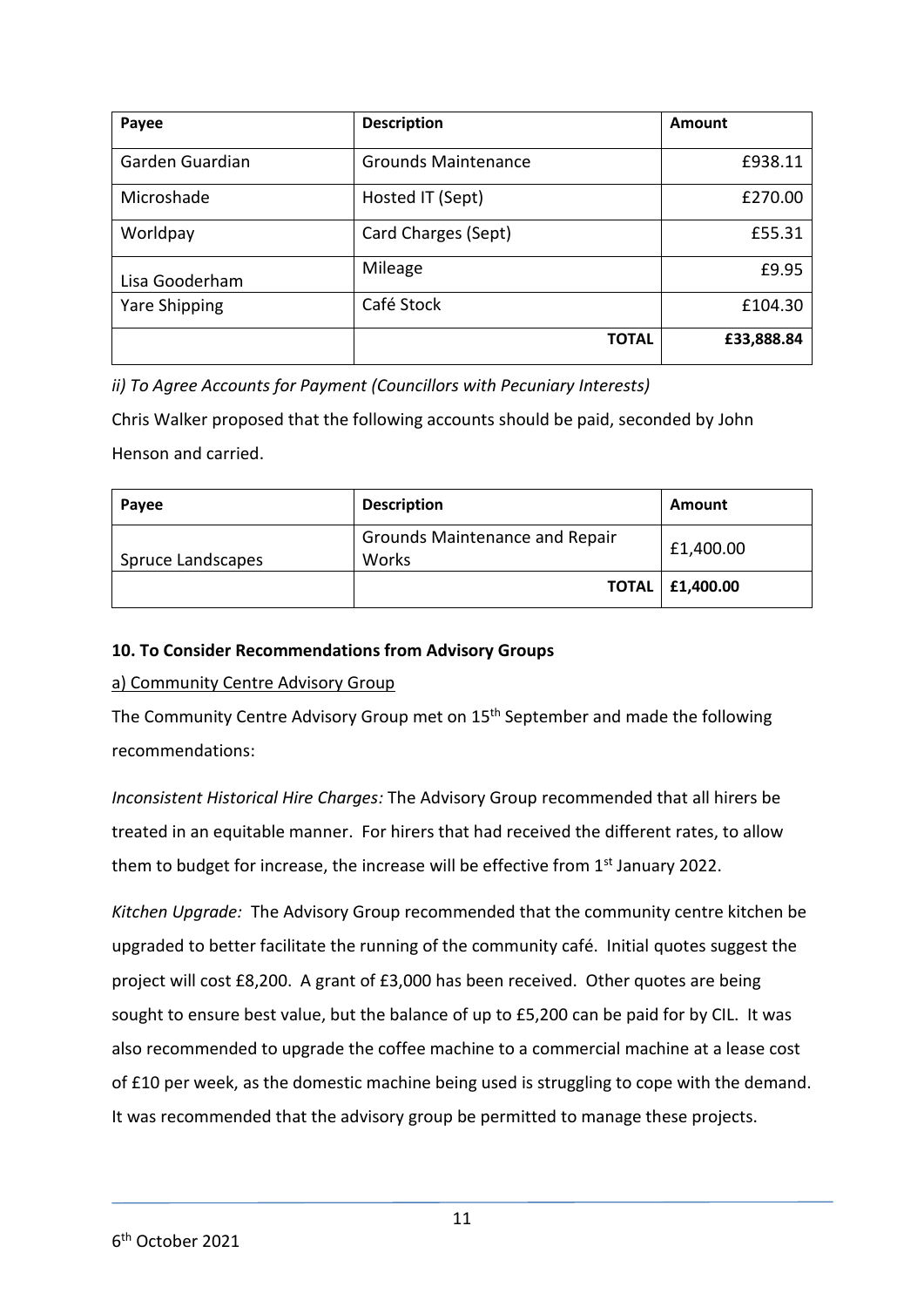*Breakout Office:* It was recommended that Archidite be appointed as the architect for the breakout office and widening of the rear storage room door, at a cost of £2,900 plus planning fees. The project should be managed by the community centre advisory group.

*Variation of License:* It has been confirmed that no variance of the license is required for opening of the partitions and windows when music is being played in the community centre, before 11pm. It was recommended that the Parish Council embraces the changes in licensing rules as it will be a better hiring experience and will allow the event to be better managed by staff as better visibility of the main party area will be allowed. Allowing the windows to be open will also allow for better Covid Safety.

However, this should be balanced with the quality of life of the neighbouring properties so events should be monitored. This could include sound monitoring at intervals to find the right balance and ensure that the Parish Council has factual evidence of noise from the centre.

*Purchase of a Scrubber / Drier:* It was recommended that a scrubber / drier, at a cost of £1240 be purchased to not only improve the efficiency of cleaning the community centre, but also reduce the effect of manual handling on caretaking staff.

*Legionella Risk Assessment:* The advisory group recommended to put in place the relevant checks as a matter of urgency, and review all pipework matters with the intention of engaging the services of a contractor to rectify these.

*Items for 2022/2023 Budget:* It was recommended that these should be:

- The roof repair and solar PV project
- Reception desk arrangement
- Vanity units in the toilets with built in sinks and access panels.

The recommendations of the community centre advisory group were agreed after a proposal from John Joyce and a second from Chris Walker.

#### b) Six Strategic Group

David Hewer reported that the group had met for the first time since lockdown. The future format of the group was discussed, as was the community resilience project. David Hewer is to take forward the resilience project on behalf of Poringland. Going forwards, other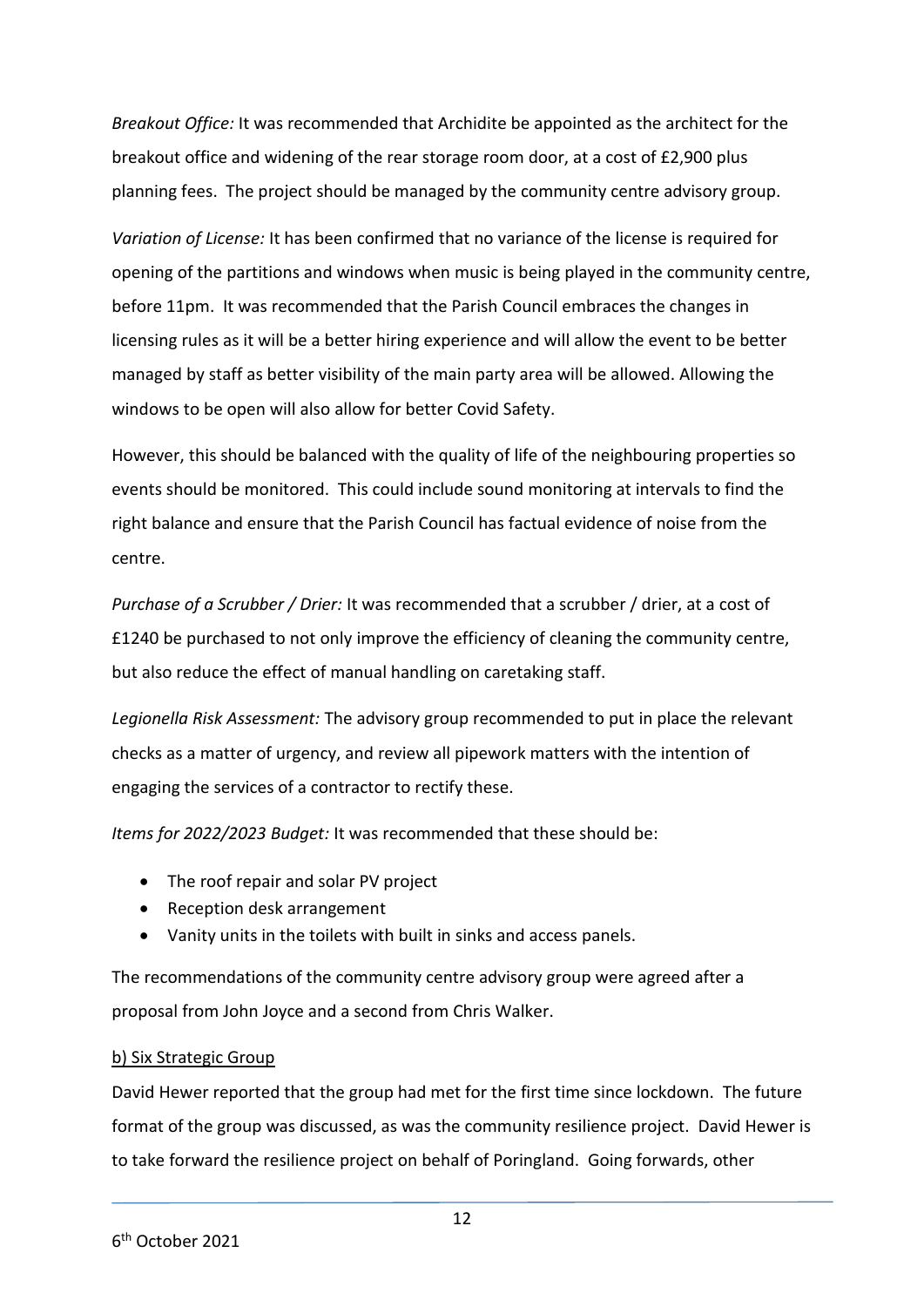matters that affect all the relevant parishes are transport, traffic, highways, policing and environmental matters.

# c) Firework Night Working Group

A request was made to increase the budget for the group from £5,000 to £5,500. This was agreed after a proposal from Chris Walker and a second from David Hewer.

# d) To Appoint Working Group for Christmas Event

It was agreed that the working group should consist of Tim Boucher, Trevor Spruce, Sean Curtis, Ken Aldridge, Carl Pitelen, John Overton, The Clerk and the Bookings and Events Officer.

Dates of 5<sup>th</sup> and 19<sup>th</sup> December were provisionally considered for events.

# **11. Consultations**

# a) To Consider Response to Transport for Norwich Strategy Consultation (Norfolk County Council)

It was agreed that Poringland Parish Council would not comment on this consultation.

# b) To Consider Response to Consultation on Review of Hackney Carriage and Private Hire Vehicle Policy and Conditions (South Norfolk Council)

It was agreed that Poringland Parish Council would not comment on this consultation.

# **12. To Consider Amendments to Proposed Lease with Men's Shed**

The Men's Shed had put forward some minor amendments for the proposed lease on the playing field. These were agreed after a proposal from Chris Walker and a second from John Henson. The matter of storage of flammable materials was raised as a matter for clarification.

# **13. To Receive Report on Neighbourhood Plan Meeting with South Norfolk Council**

John Joyce and the Clerk met with Lisa Neal, Vic Thomson and South Norfolk Council officers to discuss how the Neighbourhood Plan is being applied to planning applications. John Joyce reported that it was a productive meeting which resulted in South Norfolk Council recognising that they need to look into their approach to Neighbourhood Plans. It was also noted that if the Parish Council wishes to cite the Neighbourhood Plan in their responses to